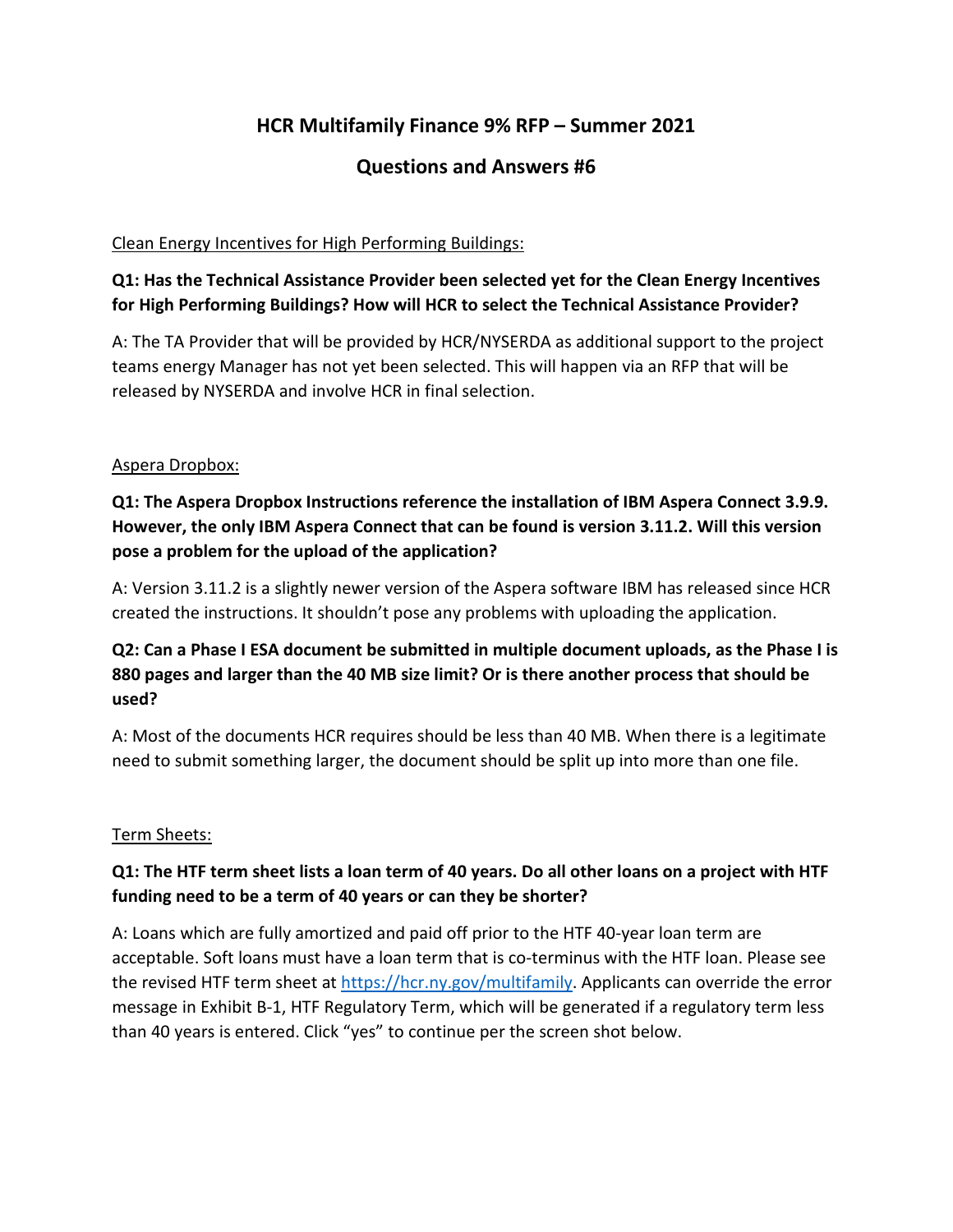| <b>Financing Source</b>                                                                                                       |                 | Amount Requested   Regulatory Term (Years)                |
|-------------------------------------------------------------------------------------------------------------------------------|-----------------|-----------------------------------------------------------|
| 9% Low-Income Housing Credit (LIHTC)                                                                                          |                 |                                                           |
| State Low Income Housing Credit Program (SLIHC)                                                                               |                 |                                                           |
| Federal Housing Trust Fund Program (FHTF)                                                                                     |                 |                                                           |
| Low-Income Housing Trust Fund Program (HTF)                                                                                   |                 |                                                           |
| Rural and Urban Community Investment Fund (CIF)                                                                               |                 |                                                           |
| Supportive Housing Opportunity Program (SHOP)                                                                                 |                 | <b>Requiatory Term Requirement</b><br>Minimum of 40 years |
| Public Housing Preservation Program (PHP)                                                                                     |                 |                                                           |
| Middle Income Housing Program (MIHP)                                                                                          |                 |                                                           |
| Housing Development Fund (HDF)                                                                                                |                 |                                                           |
| Senior Housing Program (SENR)                                                                                                 |                 |                                                           |
| HOME Program (HOME)                                                                                                           |                 |                                                           |
|                                                                                                                               |                 |                                                           |
| <b>Financing Source</b>                                                                                                       |                 | Amount Requested   Regulatory Term (Years)                |
| 9% Low-Income Housing Credit (LIHTC)                                                                                          |                 |                                                           |
| State Low Income Housing Credit Program (SLIHC)                                                                               |                 |                                                           |
| Federal Housing Trust Fund Program (FHTF)                                                                                     |                 |                                                           |
| Low-Income Housing Trust Fund Program (HTF)                                                                                   |                 | 30                                                        |
| Rural and Urban Community Investment Fund (CIF)                                                                               |                 |                                                           |
| Supportive Housing Opportunity Program (SHOP)                                                                                 |                 | <b>Regulatory Term Requirement</b><br>Minimum of 40 years |
| Public Housing Preservation Program (PHP)                                                                                     |                 |                                                           |
| Middle Income Housing Program (MIHP)                                                                                          | Microsoft Excel |                                                           |
| Housing Development Fund (HDF)                                                                                                |                 |                                                           |
| Senior Housing Program (SENR)                                                                                                 | Minimum not met |                                                           |
| <b>HOME Program (HOME)</b>                                                                                                    |                 |                                                           |
|                                                                                                                               | Continue?       |                                                           |
| <b>Project Units per Funding Source</b><br>For each normanent funding course (including non-HCP courses), $\lim_{n\to\infty}$ | Yes             | Cancel<br>Help<br>No                                      |

#### Application:

**Q1: If one of the principals of the owner/developer also serves as the principal of the general contractor, is it sufficient for that principal to sign one Omnibus Certification?** 

A: Separate Omnibus Certifications need to be submitted.

### **Q2: For the Background Search Consent, is the principal's Social Security Number required or the FEIN for the ownership entity the principal is associated with?**

A: At the time of application, only the FEIN of the entity is required for each of the entity's principals. As the Consent Form indicates, HCR retains the right to request additional information which may include the social security numbers of the principals of the development team.

### **Q3: Exhibit I-4 states that the answers to all questions must be "Yes" to be eligible for the funding source. Does this include 9% LIHTC/SLIHC Eligibility 16B, Tenant Buy-out Plan?**

A: The project must either be a qualified low-income housing project subject to a regulatory agreement with the Division for no less than 30 years; however, the minimum term may be increased as set forth in the annual request for proposals for each funding round; **or** be conveyed pursuant to an effective plan for existing tenants to purchase the project at the end